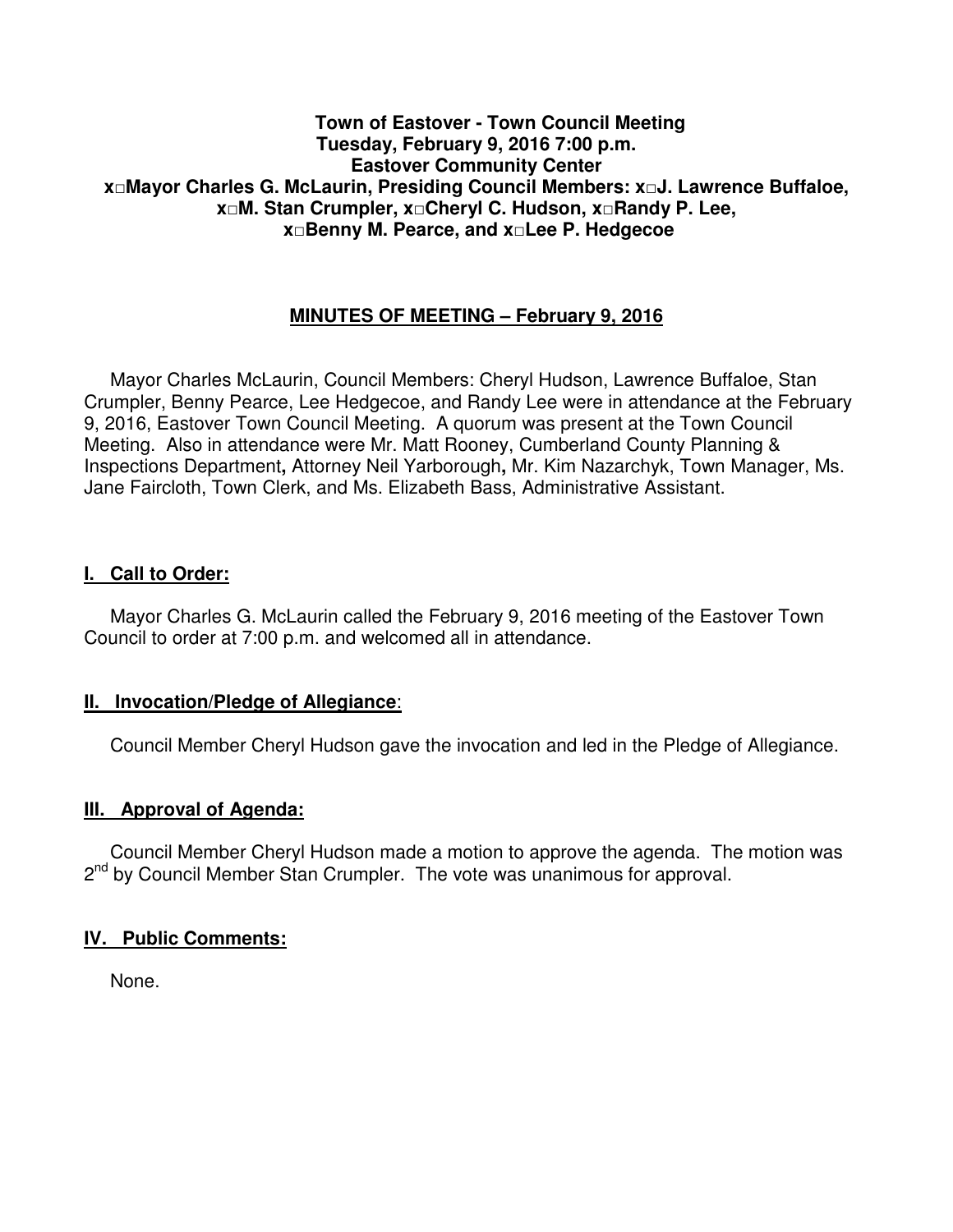# **V. Consent Agenda:**

- 1. Consider approval of the Minutes for the January 12th, 2016 Special Town Council Meeting.
- 2. Consider approval of the Minutes for the January 12th, 2016 Town Council Meeting.
- 3. Consider approval of the Minutes for the February 2nd, 2016 Special Town Council Meeting.
- 4. Consider approval of the December, 2015 Financial Reports.

 Council Member Lawrence Buffaloe made a motion to approve the Consent Agenda as presented. The motion was 2<sup>nd</sup> by Council Member Cheryl Hudson. The vote was unanimous for approval.

# **VI. Discussion Agenda:**

# **Agenda Item #1:**

# **Public Hearing: Request to close an unpaved portion of Old Raleigh Road, North of Beard Road, Resolution #2016-01**

 Mayor Charles McLaurin stated **I now open the Public Hearing**. He then asked Town Manager, Kim Nazarchyk to brief the Council on the road closure. Mr. Nazarchyk stated Wingate Properties, LLC, had requested the road closure, on January 12, 2016 at the Eastover Town Council Meeting, the Council decided to hold a Public Hearing on February 9, 2016. Mr. Nazarchyk placed a legal notice about the Public Hearing in the Fayetteville Observer Newspaper on January 16<sup>th</sup>, 23<sup>rd</sup>, and 30<sup>th</sup>, 2016 and on February 6<sup>th</sup>, 2016. He also stated certified letters were mailed out to each of the adjacent landowners, per the addresses listed on current tax records. All owners received the notice but one, that one notice was returnedunable to forward, return to sender.

 Mayor McLaurin then asked if there were any speakers for or against the road closure. Three people signed up to speak. Speakers For: Mr. Duane Gilliam, Attorney, 307 Person Street, Fayetteville NC 28301, and Mr. Gene Williford 102 Dunn Road Fayetteville NC 28312. Speakers Against: Ms. Faye Dorman, 4225 Final Approach Drive Eastover NC 28312.

 Attorney Duane Gilliam spoke on behalf of Wingate Properties, LLC. Mr. Gilliam wanted to know if the Council had any questions he could help answer. There were no questions asked of Mr. Gilliam. Mr. Gene Williford did not speak and there were no questions asked of him.

 Ms. Faye Dorman stated she was not really for or against the road closure she just wanted to have a better understanding of it. Ms. Dorman asked the Council about putting a home on the 2  $\frac{1}{2}$  acre lot she owns there. Ms. Dorman stated that she wanted to be sure, if in the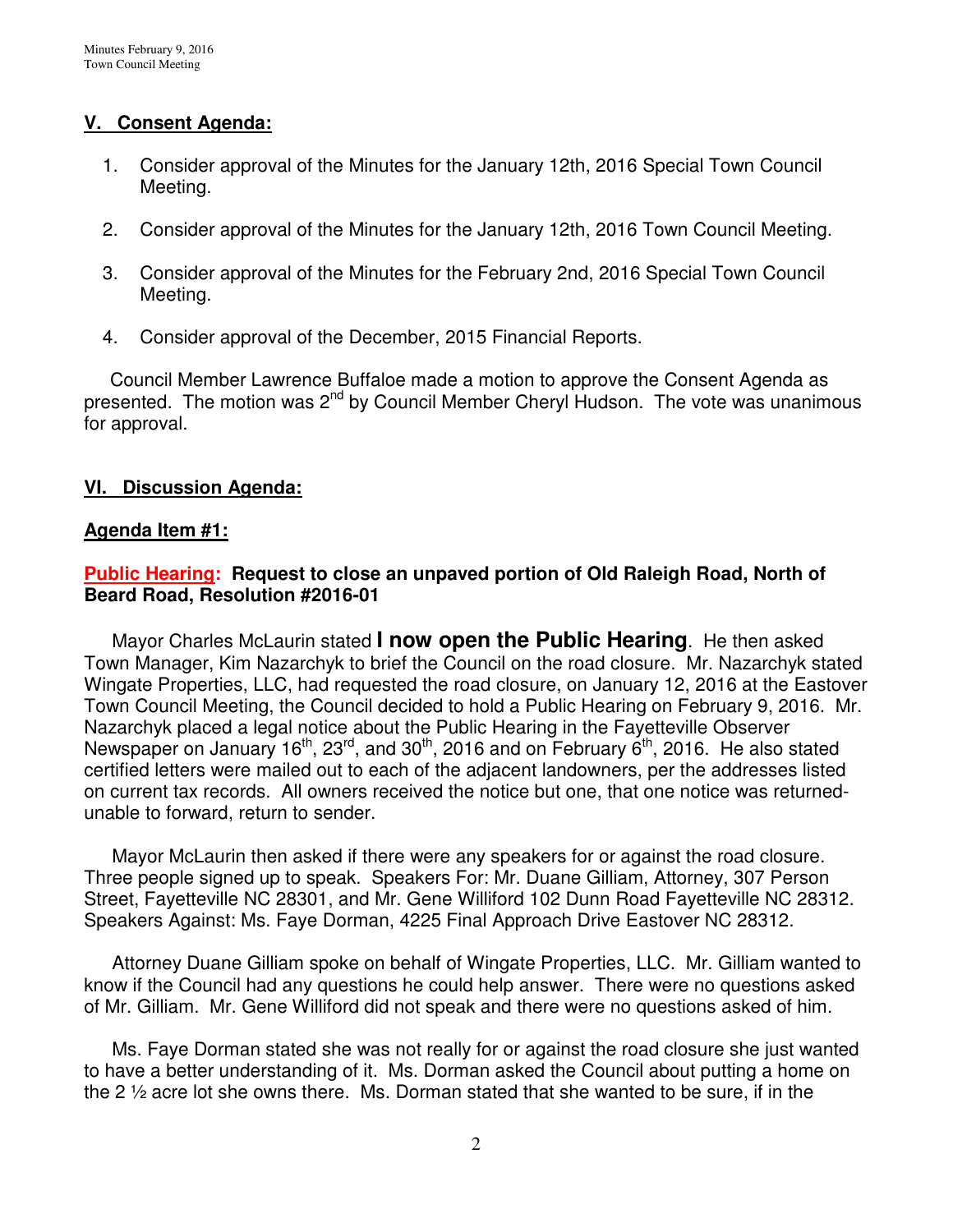future, she decided to put a home on that land then she would be able to do so. The Council informed Ms. Dorman this particular hearing was only about the road closure, and for her to put a home on the land would be another matter. Council Member Lawrence Buffaloe asked if the road closure had any effect on Ms. Dorman's issue with her wanting to put a home on the property. Mr. Nazarchyk told him no. Ms. Dorman wanted to know where the road closure was located. Mr. Nazarchyk told Ms. Dorman it was the road that runs from Mr. Willifords' property to the part of the road that runs to Beard Road and will end at the property that abuts to Mr. Smiths' property. Everything North of Beard Road to Flea Hill Road will be closed. Council Member Randy Lee asked Mr. Bucky Dorman, whom was in the audience, if there was a compromising agreement between Mr. Williford, himself, and wife, Faye Dorman about the road and trees. Mr. Dorman stated Mr. Williford has agreed to help with the expenses of the road and trees. Mayor McLaurin asked if there were any more comments. There were no other comments.

 Mayor McLaurin asked for a motion to **close** the Public Hearing for Resolution #2016-01. Council Member Cheryl Hudson made a motion to close the Public Hearing on the road closure as stated in Resolution  $#2016-01$ . The motion was  $2<sup>nd</sup>$  by Council Member Randy Lee. The vote was unanimous for approval.

 Mayor McLaurin asked for a motion to approve or disapprove the closure of the unpaved portion of Old Raleigh Road, North of Beard Road, Resolution #2016-01. Council Member Cheryl Hudson made a motion to approve the closure of the unpaved portion of Old Raleigh Road, North of Beard Road, Resolution #2016-01. The motion was 2<sup>nd</sup> by Council Member Randy Lee. The vote was unanimous for approval.

# **Agenda Item** #2:

### **CASE NO. 16-009. CONSIDERATION OF THE RANK DEVELOPMENT, LLC PROPERTY; REQUEST FOR SUBDIVISION APPROVAL, COUNTY ZONING ORDINANCE AND EASTOVER SUPPLEMENTAL AMENDMENTS; ZONING: C(P) (CCOD); TOTAL ACREAGE: 1.93 +/-; LOCATION: 3236 DUNN ROAD (SR 1838). (EASTOVER)**

 Mr. Matt Rooney briefed the Council on Case No. 16-009. Mr. Rooney presented an aerial photograph of the property. He stated the lot itself is 1.9 acres in size. The proposed subdivision will create a separate lot with approximately .6 acres, on which the old demolished building existed. The subdivision will leave the existing lot with 1.3 acres. Any new building created would have to meet the previous requirements. Mr. Rooney stated the Council could make a motion to accept the subdivision as proposed subject to the conditions on the site review. Mr. Rooney stated the property owner was present. Mayor McLaurin asked the owner to speak if he so wished.

 Mr. Rajan Patel, at 3276 Dunn Road, Owner of Rank Development, LLC, stated the building has been shortened so it is an empty piece of land. Mr. Patel stated Rank Development, LLC might want to put something else there in the future. Mayor McLaurin asked if there were any specific plans for that parcel of land. Mr. Patel stated right now there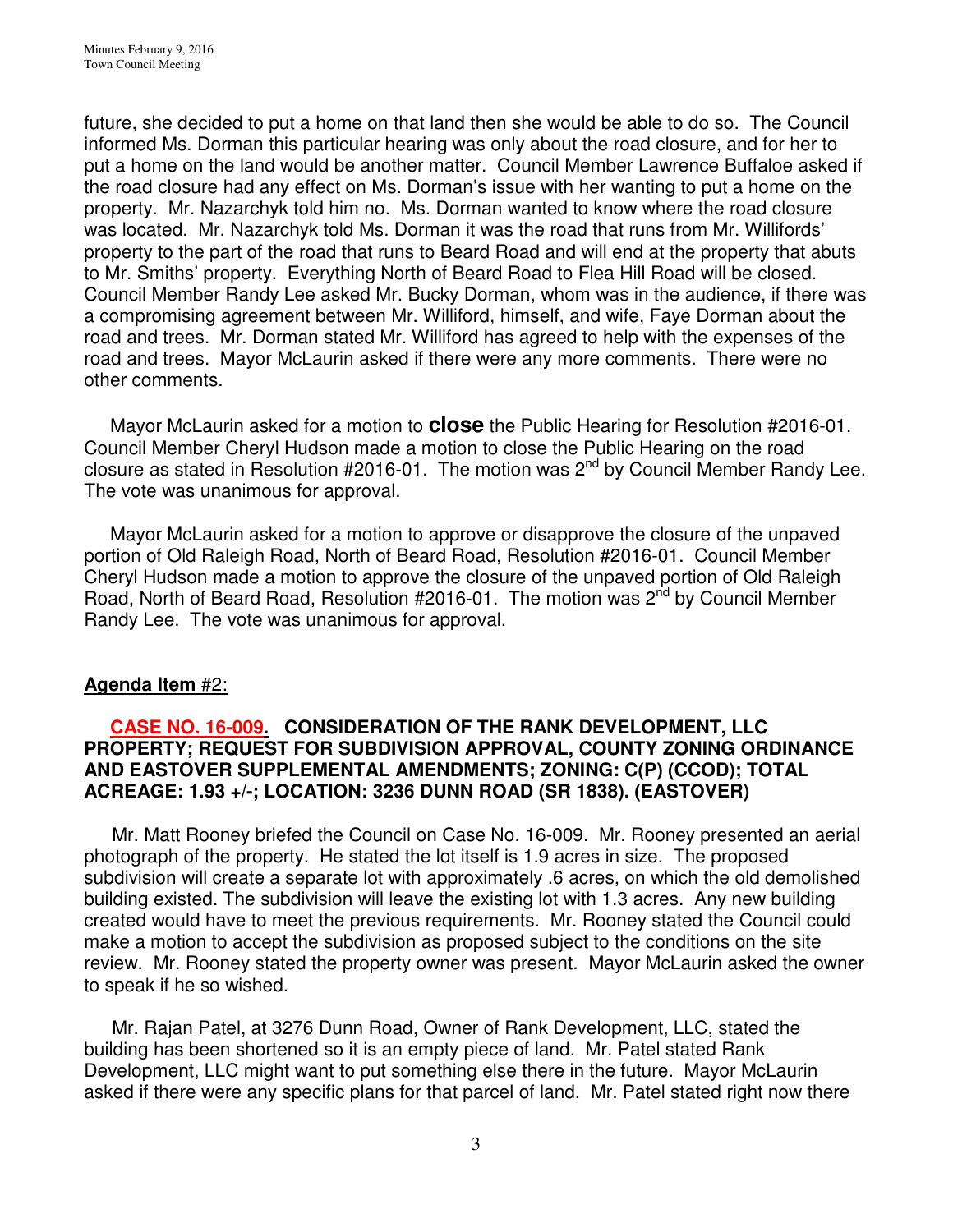were no plans for that parcel. Mr. Patel said he would be talking to a broker or realtor to see if someone would want to build on it in the future. Council Member Randy Lee asked who Rank Development, LLC was. Mr. Patel explained Rank Development, LLC is a business he developed for the Eastover Inn.

 Mr. Rooney stated the property was zoned as CP in a Commercial District allowing a wide range of uses for that parcel of land. Mr. Rooney also stated anything new would be subject to the standards of the Zoning and Planning Board as well as the Town of Eastover's policies.

 Mayor McLaurin asked for a motion to approve/disapprove Case No. 16-009. Council Member Lawrence Buffaloe made a motion to approve Case No. 16-009 subject to the conditions on the site plan review. Council Member Cheryl Hudson  $2^{nd}$  the motion. The vote was unanimous for approval.

# **Agenda #3**

# **Discussion of Sales Tax Distribution Interlocal Agreement**

 Town Manager, Kim Nazarchyk briefed the Council. Mr. Nazarchyk stated the Sales Tax Distribution Interlocal Agreement is the same as the prior Agreement. The Agreement is between Cumberland County, the City of Fayetteville, and all other Municipalities in Cumberland County. The existing Agreement has a 3 year term that will expire June 30, 2016.

 The new Agreement will extend the expiration to June 30, 2019, however there is a condition: all Municipalities and the City of Fayetteville agree to enter into a discussion about the renewal of the next agreement by January 2017. Mayor McLaurin asked if the new 3 year term can be cancelled or, was it locked for the next 3 years. Attorney Yarborough informed the Mayor it is fixed for the 3 year term, but discussion must start in January 2017 for the next Agreement.

 Council Member Lawrence Buffaloe stated that all Municipalities and the City of Fayetteville must agree on the Sales Tax Distribution Agreement. Council Member Lee Hedgecoe asked what the consensus of the other Municipalities was on the new Agreement. Attorney Yarborough stated it would be up to the City of Fayetteville, because all other Municipalities are in agreement.

 Mr. Nazarchyk informed the Council that at end of this new 3 year term if no agreement was met the distribution method could change. He said if this happens it could result in a loss to all Municipalities. Council Member Randy Lee stated even with the new Agreement there is no long term stability for the Town of Eastover. Attorney Yarborough said the whole situation has been very problematic as far as planning, but it could have been worse.

 A motion to approve the Sales Tax Distribution Interlocal Agreement was made by Council Member Benny Pearce. The motion was 2<sup>nd</sup> by Council Member Lee Hedgecoe. The vote was unanimous for approval.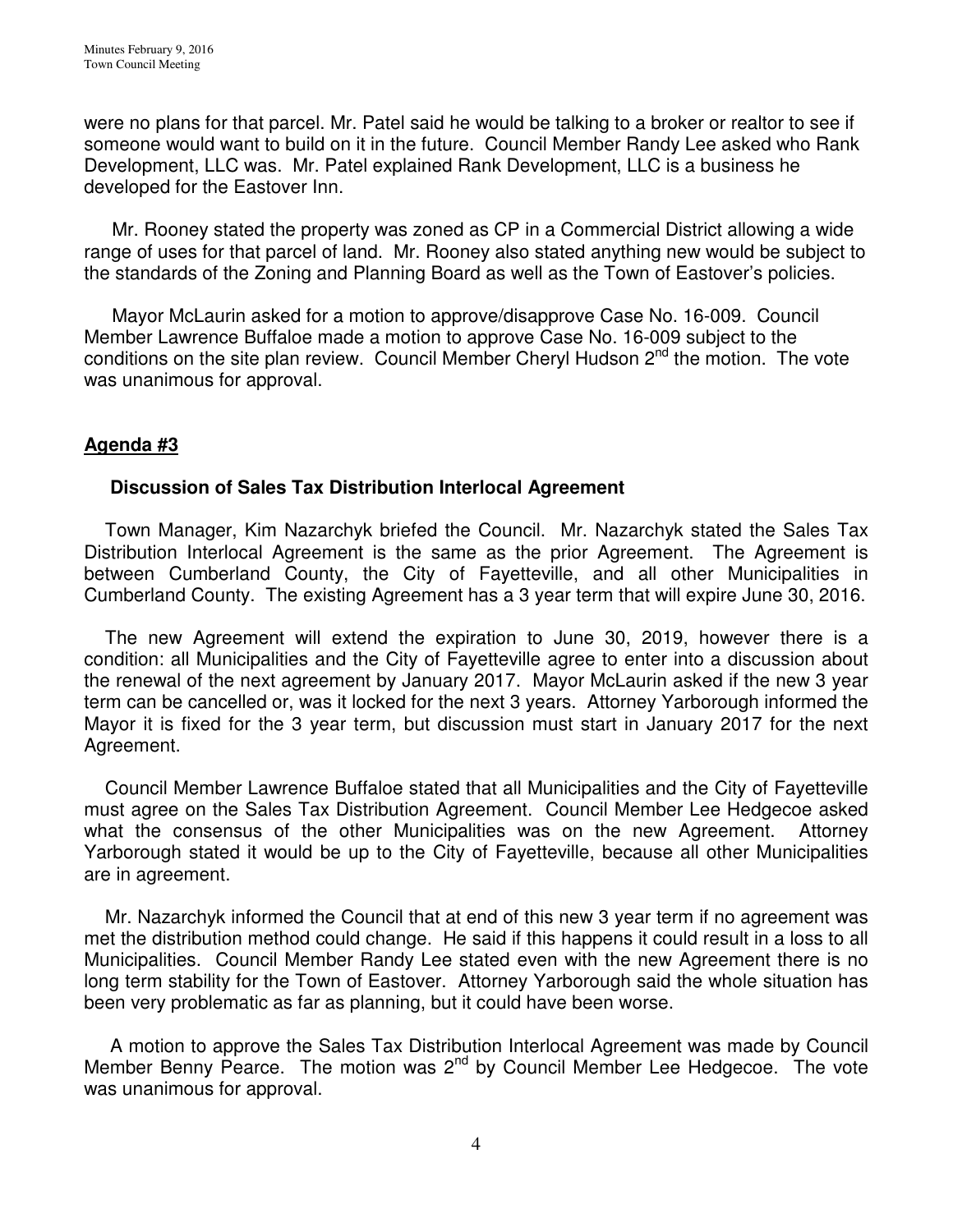# **VII. Receive Mayors Update.**

 Mayor McLaurin stated at the February 2, 2016 Special Town Council meeting, the Council had a discussion on the drainage research. Mayor McLaurin said instead of working on the drainage situation, Eastover needed to work on things that Eastover could afford to do. Mayor McLaurin suggested the Town of Eastover focus the next 3 years on improvements that can be made in the Town. He suggested the Council set a meeting to discuss what Eastover can do for improvements, and how Eastover can save money. Mayor McLaurin stated one thing Eastover could do is get an entrance sign into the Town of Eastover. Council Member Randy Lee said we have come too far to take chances.

 Mayor McLaurin stated the Eastover Community Watch meeting was held Monday February 8, 2016. He stated the meeting was a success and very informative. On March 7, 2016, the program will be presented by Lieutenant Elaine Smith with the Cumberland County Animal Control. The April 11, 2016, Eastover Community Watch meeting will be presented by Sheriff Butler, Mr. Mitchell, and Chief Deputy Wright with the Cumberland County Sheriff's Department.

# **VIII. Receive Town Council Update.**

 Mayor McLaurin asked Council Member Cheryl Hudson to brief the Council and the attendees about the Cumberland County Foundation Municipal Grant Program. Council Member Cheryl Hudson said the Cumberland County Foundation Municipal Grant Program will match any funds the community can raise up to \$10,000.00. Council Member Cheryl Hudson stated she is looking for 4 more volunteers to serve on a committee for the Cumberland County Foundation Municipal Grant Program. She then asked if anyone would like to be on the committee. No one volunteered. She stated once a committee is formed the Cumberland County Foundation Municipal Grant Program will aid the Town in setting a meeting, sending out letters, or flyers or anything the Town is in need of to help brain storm ideas. Council Member Cheryl Hudson said for all Eastover Citizens to keep in mind it is a FREE MONEY (\$10,000.00) Grant for the Town.

 Council Member Lawrence Buffaloe stated the Eastover Ballpark Association will have the Eastover Ballpark paved. Town Manager Kim Nazarchyk stated the Eastover Ballpark Association has committed to paving and landscaping the ballpark before April 2016, and before the new ball season starts. Fayetteville Cumberland County Parks and Recreation made a commitment to spend about \$260,000 or \$270,000 to help Eastover Ballpark. Mayor McLaurin stated that the Town of Eastover now owns the Eastover Ballpark. Mayor McLaurin stated a good working relationship between the Town and the Eastover Ballpark Association exists.

 Council Member Cheryl Hudson said she made a recommendation at the Mayors Coalition Breakfast for a committee to be established to help keep all informed with the Sales Tax Distribution because Mayor's and Council Members could change within the 3 year time period.